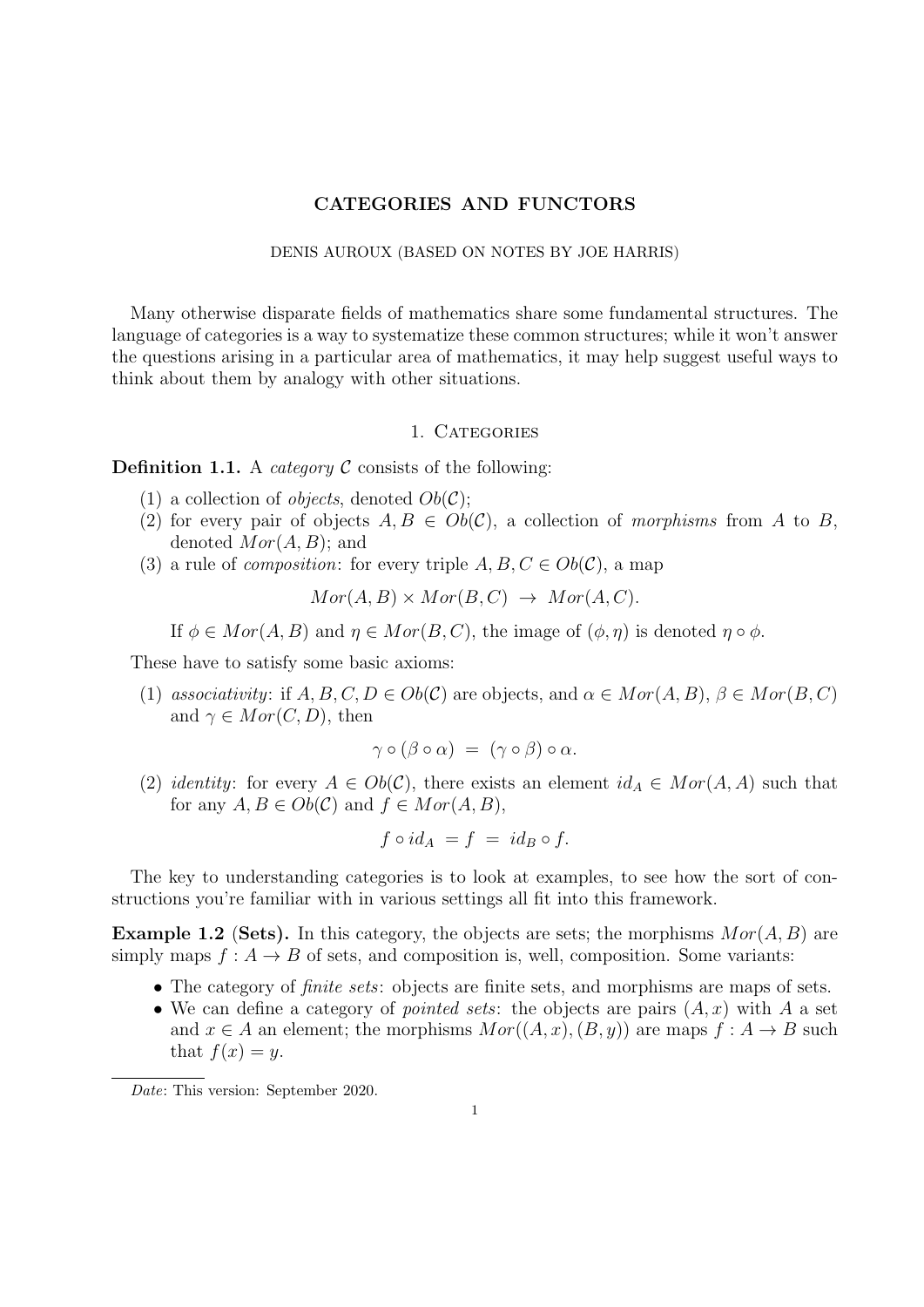**Example 1.3 (Groups).** The objects are all groups; the morphisms  $Mor(A, B)$  will be group homomorphisms.

Variants: we can consider only finite groups, or only abelian groups, or only finite abelian groups, with the morphisms again being group homomorphisms. We can also define a category whose objects are rings, and whose morphisms are ring homomorphisms.

**Example 1.4 (Finite-dimensional vector spaces over K).** Fix a field K. We can then form a category  $Vect_K$  whose objects are finite-dimensional vector spaces over K, and whose morphisms are simply linear maps.

Example 1.5 (Topological spaces). The objects are topological spaces, and the morphisms are continuous maps. As a variant, we can define the category of pointed topological spaces, whose objects are pairs  $(A, p)$  with A a topological space and  $p \in A$  a point of A; morphisms  $Mor((A, p), (B, q))$  are continuous maps  $f : A \rightarrow B$  such that  $f(p) = q$ .

As you can imagine, there are many more examples: algebraic varieties over a field  $K$ ; schemes; differentiable manifolds; Lie groups; Lie algebras, and so on.

One remark we should make here: in all the examples we've mentioned, the objects are "decorated sets:" sets with some additional structure, such as a topology, or a group law, or just a distinguished element; and the morphisms are set maps that respect this structure. This doesn't have to be the case for an arbitrary category, though it is true of most of the ones we deal with in practice.

### 2. Isomorphisms

Fix a category C, and consider two objects  $A, B \in Ob(\mathcal{C})$ .

**Definition 2.1.** A morphism  $f \in Mor(A, B)$  is an *isomorphism* if there exists  $g \in Mor(B, A)$ such that  $g \circ f = id_A$  and  $f \circ g = id_B$ .

The inverse g, if it exists, is unique, and is then denoted  $f^{-1}$ .

**Proposition 2.2.** For any object  $A \in Ob(\mathcal{C})$ , the set of automorphisms of A,  $Aut(A)$  ${f \in Mor(A, A) | f \text{ is an isomorphism},$  equipped with composition, is a group.

*Proof.* The composition of two isomorphisms  $f, g$  is an isomorphism, as one checks that  $(f \circ g)^{-1} = g^{-1} \circ f^{-1}$ , so composition is a well-defined operation on  $Aut(A)$ . Observe that  $id_A$  is an automorphism  $(id_A^{-1} = id_A)$ , and acts as identity for composition. Moreover, the inverse of an isomorphism is an isomorphism (the inverse of  $f^{-1}$  is f) Associativity follows from the axioms of a category.

Example 2.3. In the category of finite sets, objects are isomorphic if and only if they have the same cardinality; if  $|A| = n$  then  $Aut(A)$  is the group of permutations of A, isomorphic to the symmetric group  $S_n$ .

In the category of finite dimensional vector spaces over  $K$ , two objects are isomorphic if and only if they have the same dimension; and  $Aut(V)$  is the group of invertible linear operators on V (isomorphic to the group  $GL_n(K)$  of invertible  $n \times n$  matrices with entries in K, where  $n = \dim V$ .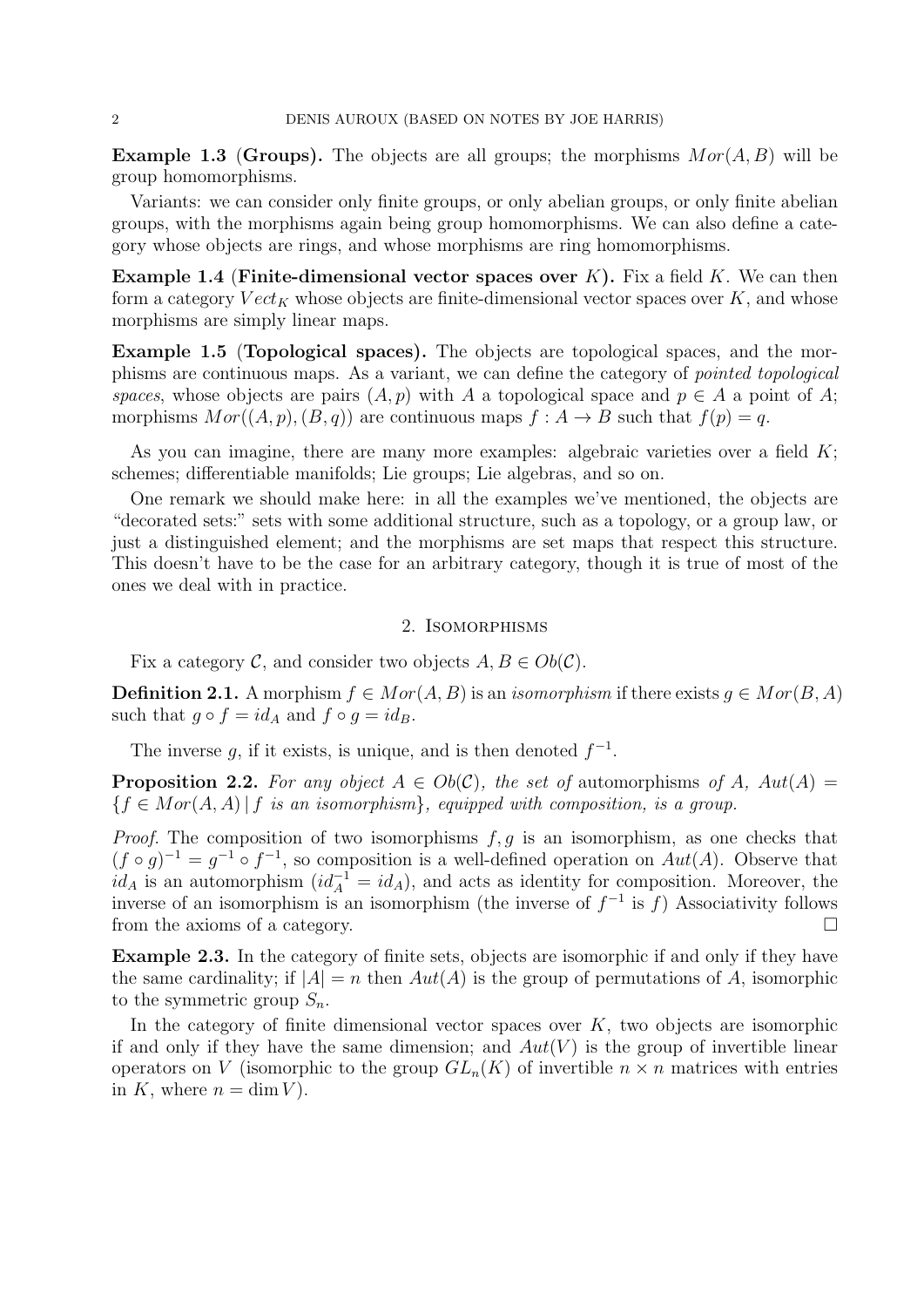**Exercise 2.4.** Show that, if  $A, B \in Ob(C)$  are isomorphic in C, then the groups  $Aut(A)$ and  $Aut(B)$  are isomorphic in the category of groups. More precisely, given an isomorphism  $f \in Mor(A, B)$ , show that conjugation by f, i.e. mapping  $g \in Aut(A)$  to  $c_f(g) = f \circ g \circ f^{-1} \in$  $Aut(B)$ , defines a group isomorphism.

A category with a single object, and where all morphisms are isomorphisms, is essentially the same thing as a group (namely, the group of automorphisms of the only object). This generalizes to the following notion:

Definition 2.5. A *groupoid* is a category in which all morphisms are isomorphisms.

The main difference with a group is that morphisms can't always be multiplied (composed): for  $f \in Mor(A, B)$  and  $g \in Mor(C, D)$ , the composition  $g \circ f$  is only defined if  $B = C$ ; however, when defined, composition is associative; there is an identity element for each object; and inverses exist.

**Example 2.6.** The category whose objects are finite sets and morphisms  $Mor(A, B)$  are only bijections from A to B (rather than all maps) is a groupoid. So is the category whose objects are groups and morphisms are group isomorphisms; or the category in which objects are topological spaces and morphisms are homeomorphisms.

### 3. Products and sums

Familiar constructions that we encounter in a wide range of settings are often special cases of general constructions in category theory. We will mention just two here, by way of examples: products and sums.

**Definition 3.1.** Let C be a category and  $A, B \in Ob(\mathcal{C})$  objects. By a product  $A \times B$  we will mean an object  $Z \in Ob(\mathcal{C})$  together with morphisms  $\pi_1 : Z \to A$  and  $\pi_2 : Z \to B$ , with the property that for any object  $T \in Ob(\mathcal{C})$  and morphisms  $\alpha : T \to A$  and  $\beta : T \to B$ , there exists a unique map  $\phi: T \to Z$  such that  $\alpha = \pi_1 \circ \phi$  and  $\beta = \pi_2 \circ \phi$ .



We have a similar definition of sum:

**Definition 3.2.** Let C be a category and  $A, B \in Ob(\mathcal{C})$  objects. By a sum  $A + B$  we will mean an object  $Z \in Ob(\mathcal{C})$  together with morphisms  $\iota_1 : A \to Z$  and  $\iota_2 : B \to Z$ , with the property that for any object  $T \in Ob(\mathcal{C})$  and morphisms  $\alpha : A \to T$  and  $\beta : B \to T$ , there exists a unique map  $\phi: Z \to T$  such that  $\alpha = \phi \circ \iota_1$  and  $\beta = \phi \circ \iota_2$ .

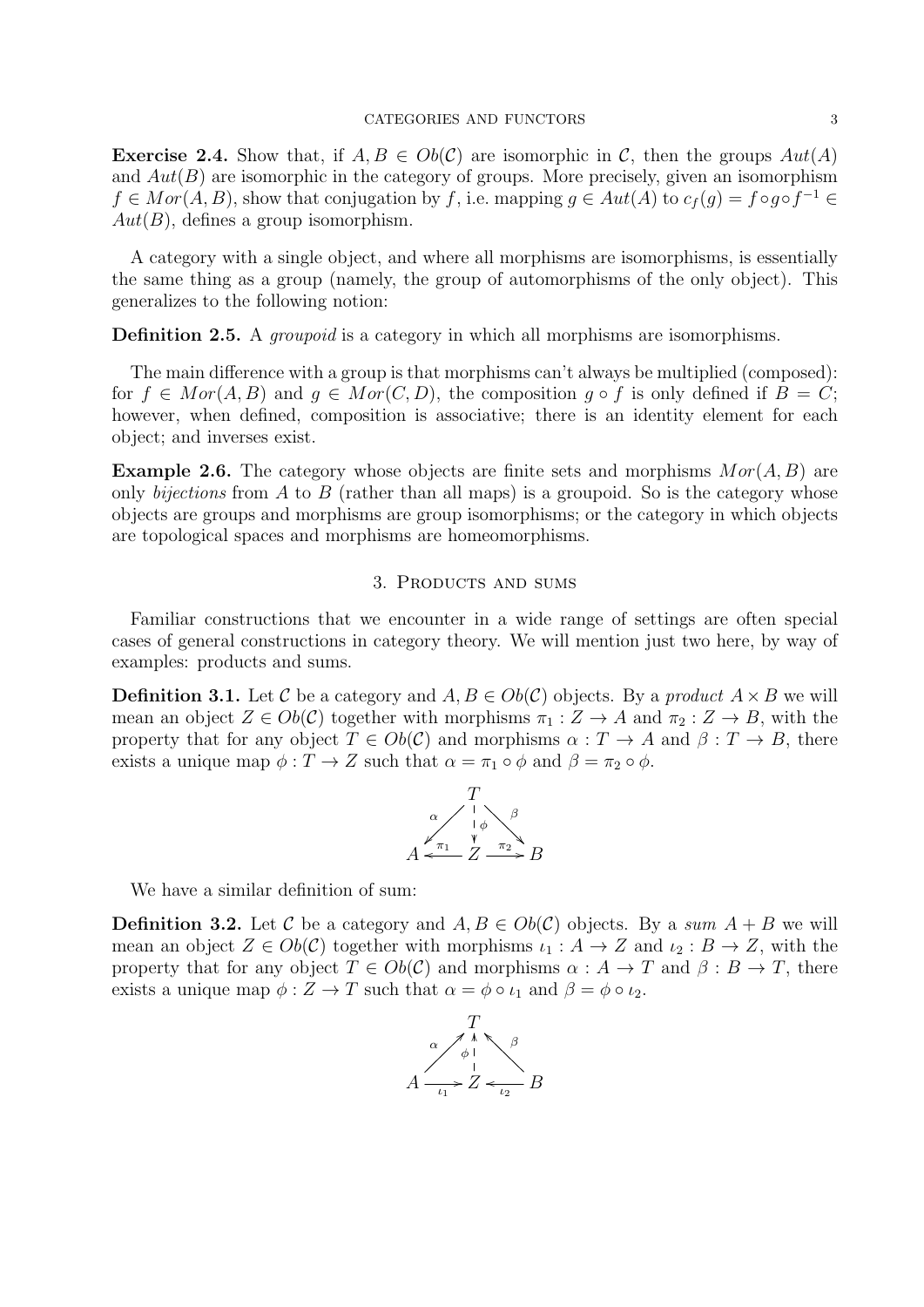Three remarks are in order. First: *products and sums are unique* (up to isomorphism), if they exist. Second, they may not necessarily exist in a given category; one of the first things you check when working in a new category is whether they do.

Lastly, a general remark: like many definitions in category theory, it takes a while to unpack the terms. But, once you have, you realize that this is a construction central to many disparate areas of mathematics: products exist in the categories of finite sets, groups, topological spaces and many more. This is, in a sense, the point of category theory: to understand common themes in different settings.

**Exercise 3.3.** Verify that, in the category of sets, products are Cartesian products  $A \times B$ and sums are disjoint unions  $A \sqcup B$ .

**Exercise 3.4.** Verify that, in the category of groups, products are Cartesian products  $G \times H$ . Sums do exist in the category of groups, but are given by a more complicated construction called the free product; whereas in the category of abelian groups, they are again Cartesian products (also known as direct sums). Verify that the sum of  $\mathbb Z$  and  $\mathbb Z$  in the category of abelian groups is  $\mathbb{Z}^2$ , while in the category of all groups it is the free group on two generators.

**Exercise 3.5.** Verify that, in the category  $Vect_K$  of finite dimensional vector spaces over the field K, sums and products are both direct sums. What happens if we consider the category of all vector spaces over  $K$  (not necessarily finite-dimensional) and extend the notions to products and sums of infinitely many objects?

#### 4. FUNCTORS

Inevitably, we want to find constructions that map things from one category to another. The key notion for doing so is that of *functor*. As with everything else, the definition takes a little unwinding, but it is worth the effort.

**Definition 4.1.** Let C and D be categories. A *(covariant) functor*  $F : C \to D$  is the data of:

- (1) a map  $F: Ob(\mathcal{C}) \to Ob(\mathcal{D})$ , associating to every object  $A \in Ob(\mathcal{C})$  an object  $F(A) \in$  $Ob(\mathcal{D})$ ; and
- (2) for every pair of objects  $A, B \in Ob(\mathcal{C})$ , a map

$$
Mor_{\mathcal{C}}(A, B) \rightarrow Mor_{\mathcal{D}}(F(A), F(B))
$$

associating to every morphism  $\phi: A \to B$  a morphism  $F(\phi): F(A) \to F(B)$ .

These have to respect the law of composition:  $F(\alpha \circ \beta) = F(\alpha) \circ F(\beta)$ , and the identity:  $F(id_A) = id_{F(A)}.$ 

A contravariant functor is defined similarly, except the direction of morphisms is reversed, so that  $F: \mathcal{C} \to \mathcal{D}$  associates to a morphism  $\phi: A \to B$  in  $\mathcal{C}$  a morphism  $F(\phi): F(B) \to$  $F(A)$  (and we now require that  $F(\alpha \circ \beta) = F(\beta) \circ F(\alpha)$ ).

There are many examples. The simplest ones are *forgetful functors*: if the objects in a category  $\mathcal C$  are decorated sets—e.g., groups, rings, vector spaces, topological spaces, etc.—we